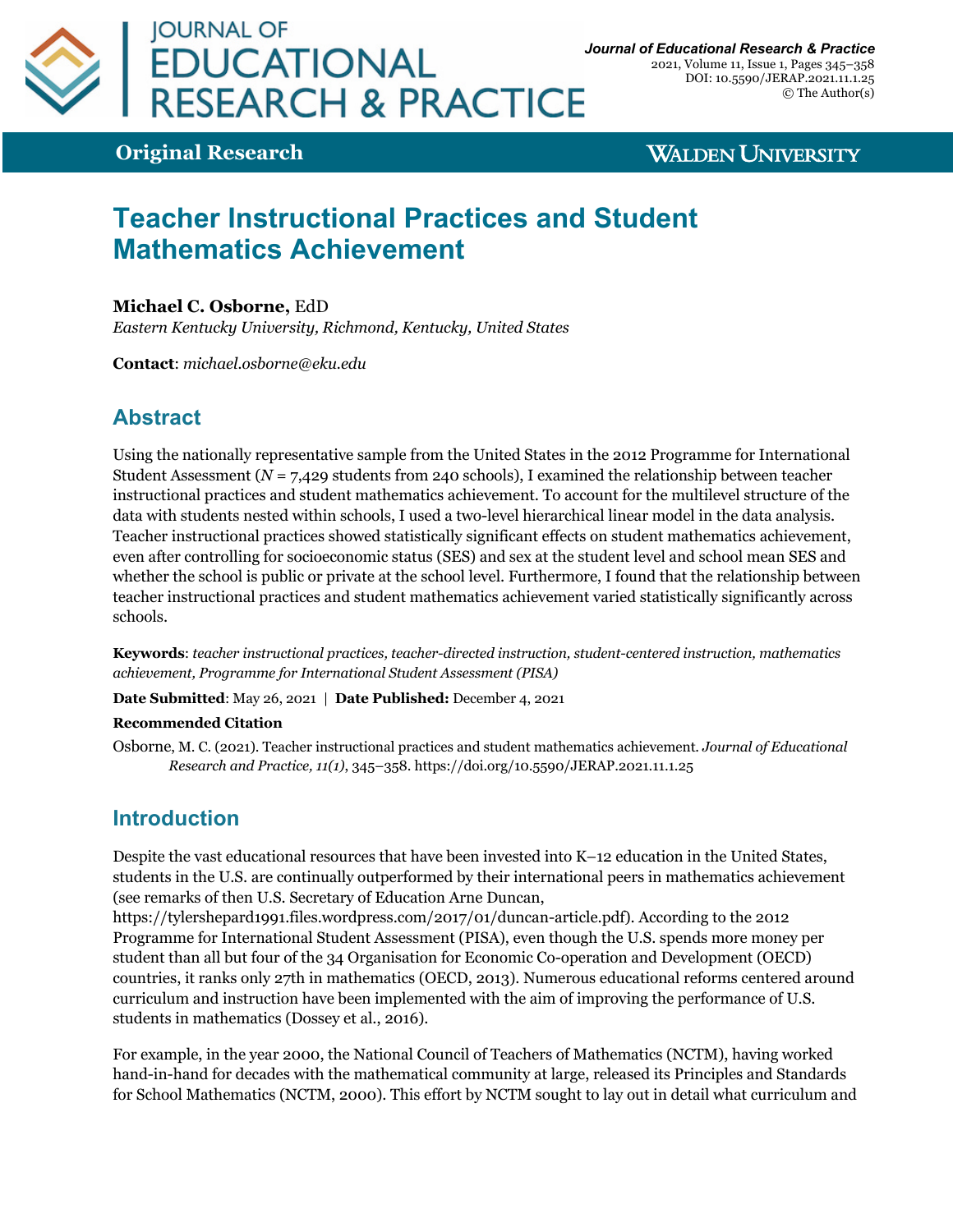instruction (as well as assessment) should include when it comes to K–12 mathematics education in the U.S. Being a key player in mathematics education, NCTM emphasizes that "all students need access each year to a coherent, challenging mathematics curriculum taught by competent and well-supported mathematics teachers" (NCTM, 2000, p. 12).

To hold school districts more accountable for their students' academic achievement and to further promote the goal shared by NCTM that all students receive a high-quality education, the U.S. government passed into law the No Child Left Behind Act (NCLB) of 2001 (U.S. Department of Education, 2002). One of the primary ideas behind NCLB was to use an accountability system based on high-stakes standardized testing as a way to stimulate growth in student mathematics (and reading) achievement. Not only did NCLB lead to an increase in standardized testing for assessment, but essentially every aspect of K–12 education was affected by it, including content, pedagogy, and the allocation of financial resources (Hollingsworth et al., 2007).

In keeping with the mathematics standards movement started by NCTM, the National Governors Association Center for Best Practices (NGA Center) and the Council of Chief State School Officers (CCSSO) released the Common Core State Standards for Mathematics (CCSSM) in 2010 (NGA Center & CCSSO, 2010). The CCSSM lay out in-depth grade-by-grade standards for grades K–8 and standards organized according to mathematical topics for grades 9–12, as well as a set of eight Standards for Mathematical Practice, which describe practices that play a critical role in cultivating an understanding of mathematics across all grades. The underlying purpose of creating the CCSSM was to unify the existing state mathematics standards into a common set of standards that could be used by all states.

# **Review of Literature**

### **Teacher Instructional Practices**

Unfortunately, thus far, none of the reforms aimed at improving the mathematical performance of U.S. students have proven to be sustainably effective, so the search goes on. My study joined these national efforts by examining the relationship between teacher instructional practices and student mathematics achievement. In general, teacher instructional practices refer to the methods and strategies teachers use within their classrooms to promote student learning and improve student academic achievement (Stipek & Byler, 2004). The classroom environment that teachers establish as a result of their instructional practices both explicitly and implicitly conveys information to the students related to learning in specific and education in general (Kaplan et al., 2002). The topic of teacher instructional practices has long been of interest to educational researchers; consequently, there exists an extensive body of literature regarding this important issue. In particular, many studies have examined the relationship between teacher instructional practices and student academic achievement, with the general consensus being that teacher instructional practices do make a difference in terms of student academic achievement. However, there continues to be disagreement among educational researchers as to which types of instructional practices teachers should use, especially when the subject being taught is mathematics (U.S. Department of Education, 2013).

According to the National Mathematics Advisory Panel (NMAP), having teachers implement effective instructional practices is a necessary, though not sufficient, component of improving student mathematics achievement (NMAP, 2008). In fact, some research has provided evidence that student mathematics achievement is affected by teacher instructional practices more than by any other variable (McKinney & Frazier, 2008). One advantage to identifying teacher instructional practices as a key variable for influencing student mathematics achievement is that, unlike some other variables, such as sex, race, and socioeconomic status (SES), teacher instructional practices are controlled at, and thus can be changed at, the local school level. Interestingly, despite the ongoing debate among educational researchers over which teacher instructional practices are most effective at increasing student mathematics achievement, convincing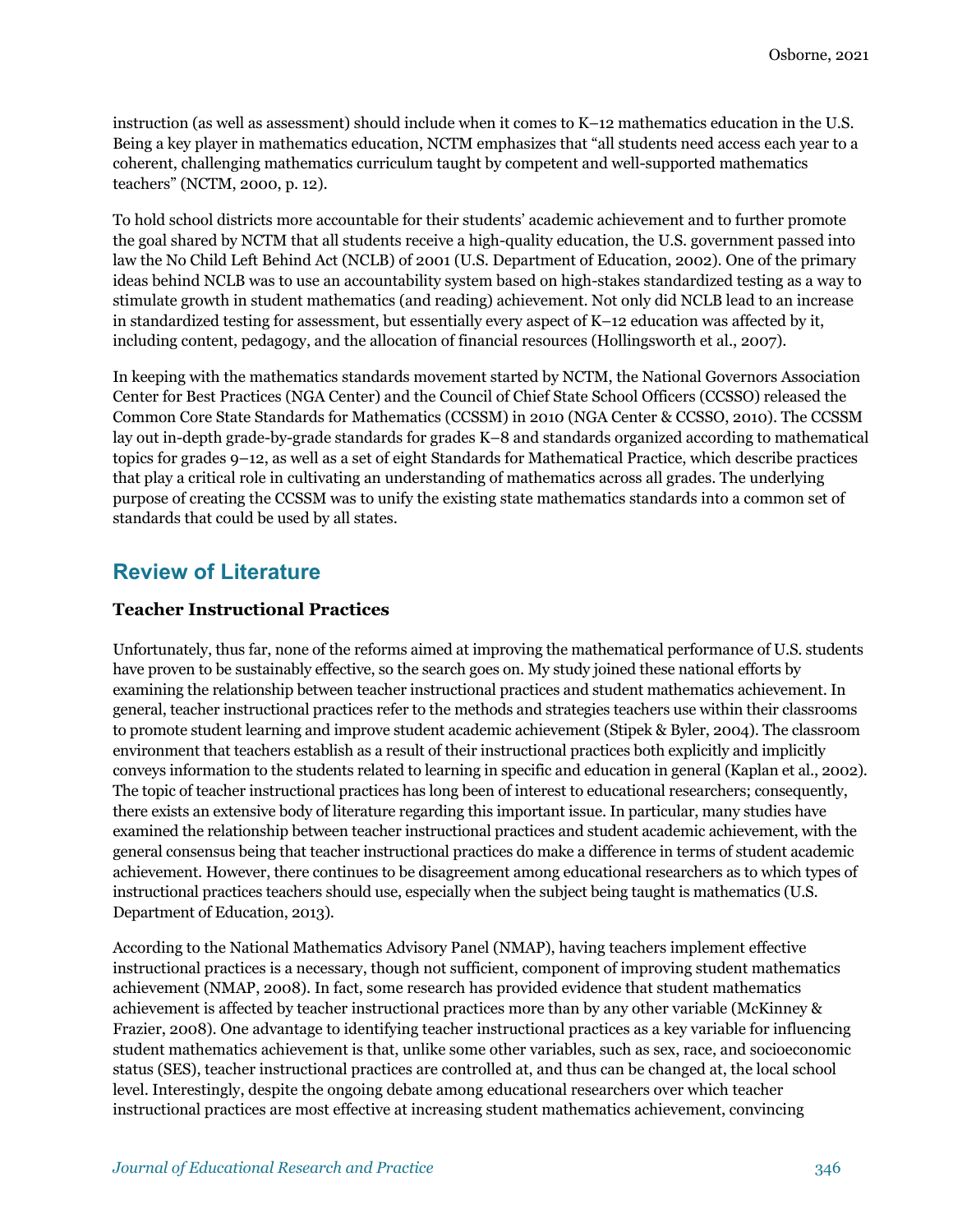individual classroom teachers to implement, or even experiment with, meaningful changes in their instructional practices continues to be challenging (McKinney & Frazier, 2008).

#### **Teacher-Directed Instructional Practices**

A thorough review of the research literature involving a wide variety of teacher instructional practices revealed an overarching theme that permits each instructional practice to be placed into one of two primary categories: teacher-directed instructional practices or student-centered instructional practices. Teacherdirected instructional practices can be traced back to the traditional theory of learning, which maintains that the best way for learning to occur is for the teacher to actively transmit knowledge to the students, who remain primarily passive throughout the process (Stipek & Byler, 2004). As a result, in a teacher-directed classroom, there tend to be few interactions, especially among students (Schenke et al., 2015).

Specifically in the mathematics classroom, teacher-directed instructional practices mainly involve the teacher disseminating content-related information, such as definitions, rules, and examples to the students, with the goal being for the students to acquire basic facts and skills (Morgan et al., 2015). In a typical teacher-directed mathematics lesson, the teacher incorporates procedural instruction to demonstrate the mathematical procedures required to solve each type of problem. This generally fast-paced direct instruction is followed by the students repeatedly practicing the procedures on their own with similar problems, often using worksheets, while the teacher walks around the classroom to monitor the students and offer assistance when the students ask for help (Herbel-Eisenmann et al., 2006).

Acquiring procedural fluency, which involves not only the ability to carry out the procedures but also the knowledge of when to use them, is particularly helpful for low-achieving students, who often lack the basic knowledge and skills necessary for implementing higher-order approaches to solving problems, as well as the ability to reason abstractly (Salihu & Räsänen, 2018). In fact, the study by Morgan et al. (2015) found that first-grade students with mathematics difficulties perform better on mathematics achievement tests when the classroom instruction is teacher-directed than they do when it is not. In addition to achievement level, some studies have found that age itself is a factor in the effectiveness of teacher-directed classrooms. For example, a study by Georges (2009) found that kindergarten students whose teachers focus on procedural skills experience larger gains in mathematics achievement than students whose teachers do not focus on such skills, while Crosnoe et al. (2010) found a negative association between the amount of procedural instruction used by the teacher and the mathematics achievement of fifth-grade students.

Teacher-directed instructional practices tend to be oriented to performance, where the teacher treats learning as a competition and stresses to the students the importance of answering questions correctly and getting good grades; in turn, the students seek to outperform their classmates to appear intelligent (Skaalvik & Federici, 2016). In performance-oriented classrooms, the teacher sets goals for the students and publicly rewards those students who successfully achieve the goals (Park et al., 2016). As an example, if a student makes the highest grade in the class for an assignment, the teacher might display that student's work on a bulletin board in the classroom or hallway.

#### **Student-Centered Instructional Practices**

Unlike teacher-directed instructional practices, which make the teacher the center of attention with the students functioning primarily as an audience, student-centered instructional practices delegate most of the responsibility for learning to the students themselves, while the teacher assumes the role of facilitator (NMAP, 2008). With student-centered instructional practices, the students are regarded as active participants who construct their own knowledge through exploration and reasoning, while the teacher's responsibility is to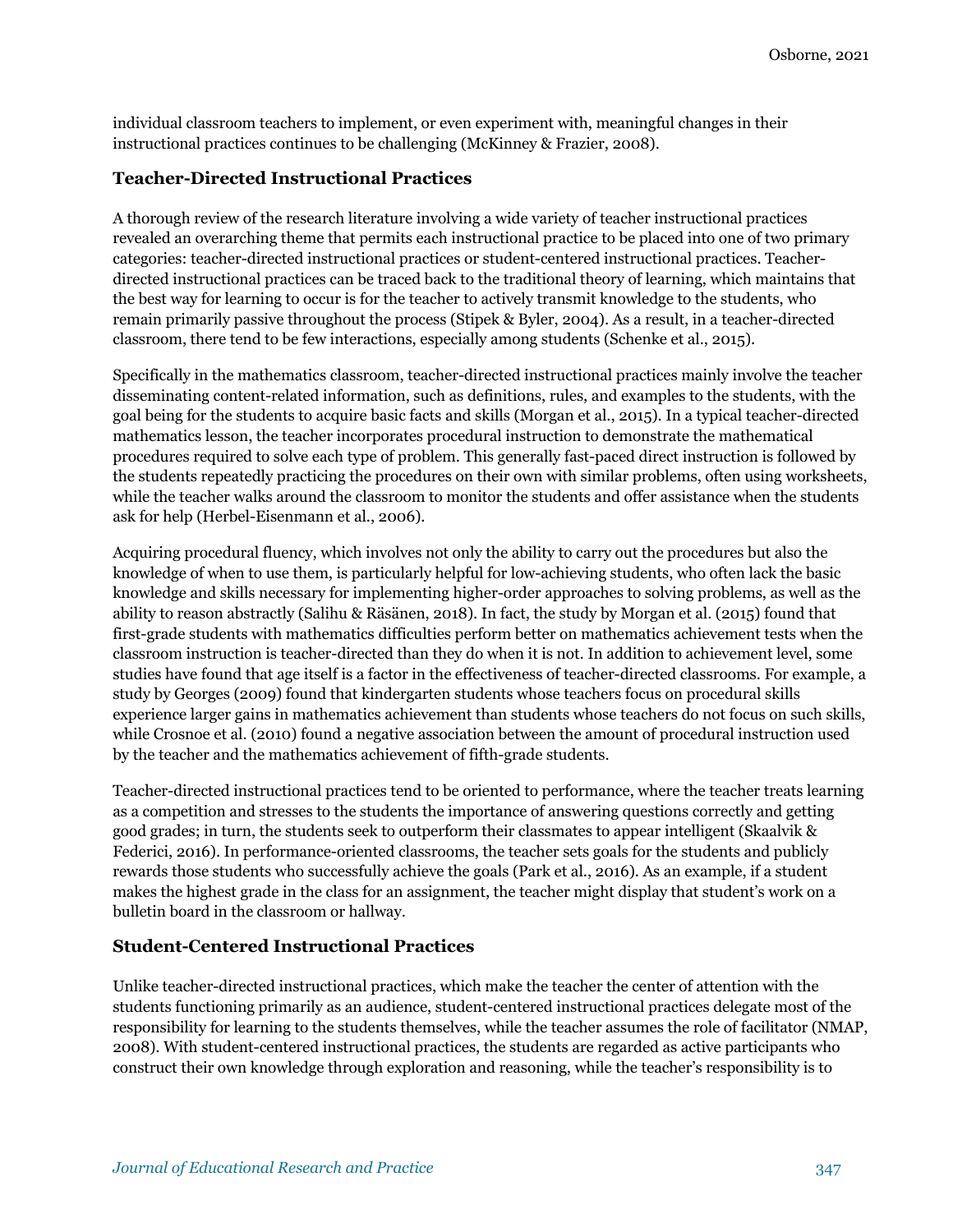guide the students' thinking by asking thought-provoking questions and encouraging discussions (Lerkkanen et al., 2016).

By requiring the students to connect their prior knowledge with new experiences, student-centered instructional practices assist the students in cultivating a conceptual understanding of mathematics as opposed to just memorizing and repeating procedures (Jong, 2016). For example, a mathematics teacher might ask the students to draw a square and then describe its features, with the goal being for the students to eventually develop a mathematical definition for a square. A recent study of ninth-grade students by Yu and Singh (2018) found that a more frequent use of conceptual classroom instruction by the teacher is associated with higher student mathematics achievement. Also, despite the fact that student-centered instructional practices emphasize conceptual understanding rather than the acquisition of basic skills, there is evidence that pupils in student-centered classrooms still attain higher levels of proficiency in using basic skills and procedures than students in teacher-directed classrooms (Lerkkanen et al., 2016).

Student-centered instructional practices may involve the use of mathematical manipulatives to stimulate higherorder thinking and help students develop a conceptual understanding of the mathematical content (Wilkins, 2008). For example, when introducing basic arithmetic operations on fractions, the teacher might distribute pattern blocks to the students and then allow them to create their own physical representations of the problems and develop the algorithms themselves. Wenglinsky (2002) found that eighth-grade students who are exposed to more hands-on learning experiences, such as using manipulatives, generally have higher levels of mathematics achievement than those students who are not afforded these types of experiences. An activity-based approach to classroom instruction has been shown to be particularly effective in increasing the mathematical knowledge of students in geographical regions with high rates of poverty (McKinney & Frazier, 2008).

Student-centered instructional practices tend to be oriented to mastery rather than to performance, with students being encouraged to strive for personal improvement and progress toward mastery as opposed to simply outperforming their classmates (Schenke et al., 2015). When the teacher defines student success in terms of making progress and achieving mastery, every student has an opportunity to be successful. On the other hand, when success is defined in terms of performance and competition with classmates, some students necessarily will fail. In a mastery-oriented classroom environment, incorrect answers are not treated as failures but as a normal and beneficial component of the learning process. Elementary school students whose classrooms focus on mastery have been found to experience higher levels of learning, as well as more enjoyment of mathematics, than students whose classrooms focus on performance (Stipek & Byler, 2004).

Since student-centered instructional practices do not pit students against one another in a competitive atmosphere, the classroom environment becomes like that of a close-knit community in which student-tostudent interactions, as well as student-initiated student-to-teacher interactions, become the norm (Lerkkanen et al., 2016). Without the fear of feeling embarrassed or being ridiculed for making a mistake, students in student-centered classrooms are more willing to explain their ideas and learning strategies to both their classmates and teachers (Morgan et al., 2015). In addition, when the teacher encourages students to ask questions and take risks, students are more likely to seek help when they encounter difficulties (Ryan & Shim, 2012).

This social interaction, which is a key feature of student-centered instructional practices, plays a critical role in the area of problem solving. By the time they reach middle school, the majority of students know basic mathematical facts and can perform standard mathematical procedures; however, even these students continue to struggle with applying their mathematical knowledge to situations that involve problem solving (McKinney & Frazier, 2008). Through the use of student-centered instructional practices that promote inquiry-based learning, students are provided with opportunities to discuss their own thoughts and strategies with their classmates when encountered with problems that are situated in real-world contexts. A classroom environment that encourages students to collaborate with their peers and exposes them to multiple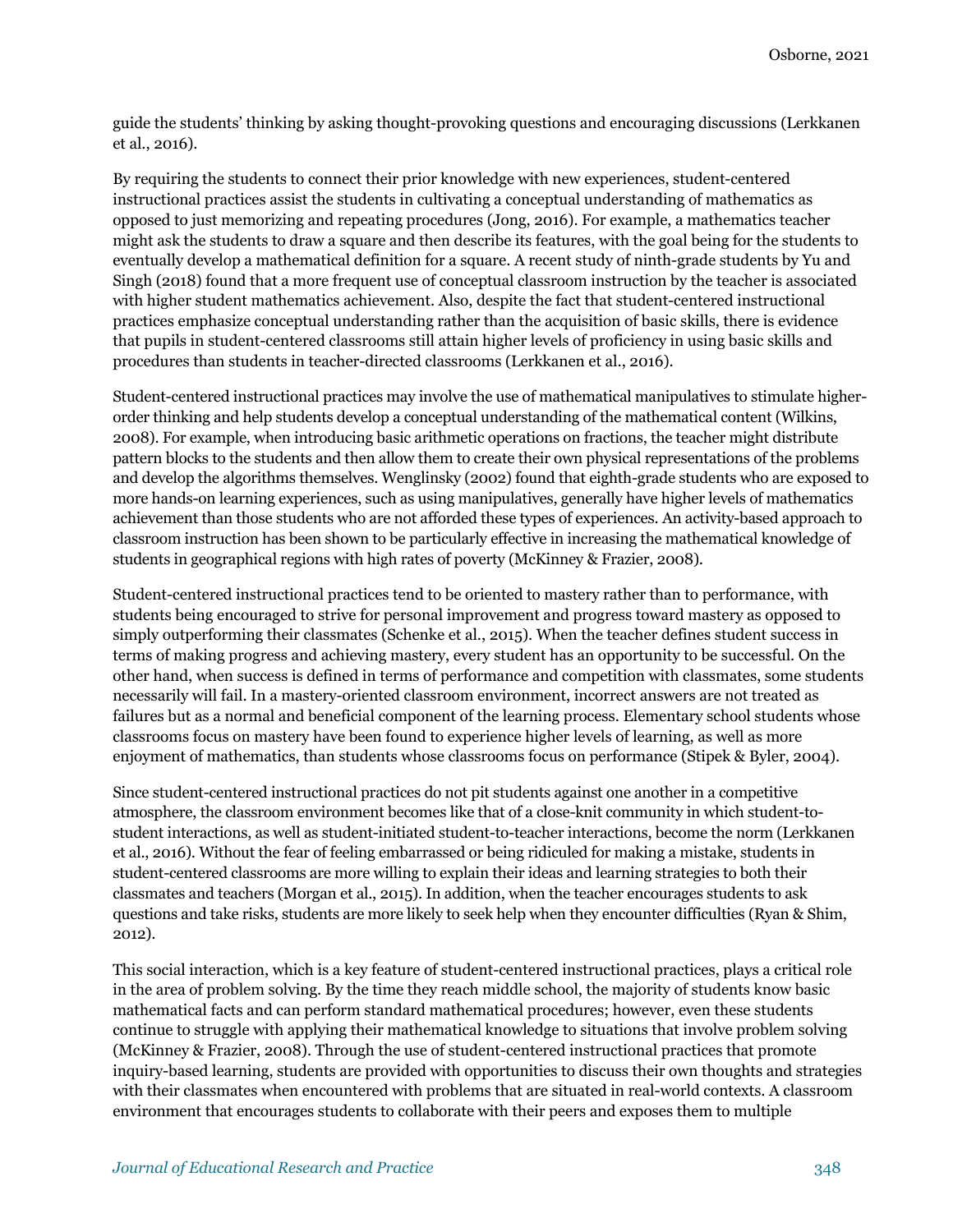approaches during situations that require problem solving is associated with higher levels of mathematics achievement for students in elementary school, particularly those students who struggle with mathematics (McCaffrey et al., 2001).

#### **Summary**

Although individual instructional methods can be categorized as being either teacher-directed or studentcentered practices, it is not necessary for a particular teacher's instructional procedures to all fall into the same category. This is due, in part, to the realization that students need to have a firm grasp on basic skills and procedures as well as a conceptual understanding of the content to become proficient in mathematics (NMAP, 2008). Further, a study by Byrnes and Wasik (2009) involving a national sample of early elementaryage students found that student mathematics achievement is typically higher when the teacher employs a combination of teacher-directed and student-centered instructional practices. As it turns out, while teachers generally consider their approach to be either teacher-directed or student-centered practices, most teachers tend to include both types of instructional practices in their classrooms (Jong, 2016). Since both teacherdirected and student-centered instructional practices are potentially valuable, it is recommended that teachers occasionally reflect upon their own instructional practices to ensure they are maintaining a proper balance (McKinney & Frazier, 2008).

# **Method**

To explore the relationship between teacher instructional practices and student mathematics achievement, I sought to address the following research questions:

- 1. Are teacher instructional practices associated with student mathematics achievement, with control over student and school background characteristics?
- 2. Does the association between teacher instructional practices and student mathematics achievement vary across schools?
- 3. If the association between teacher instructional practices and student mathematics achievement does vary across schools, do teacher education and class size contribute to the variation?

PISA 2012 provided sufficient data that could be used to answer these research questions.

#### **Data**

PISA is an international assessment of 15-year-old students conducted every 3 years by OECD. While seeking to measure students' mathematics, reading, and science literacy, the intent of PISA is not as focused on assessing students' knowledge of content-related facts as it is on how well students can apply their content knowledge to real-world problem-solving situations (OECD, 2014a). PISA implemented a two-stage, stratified, random probability sampling procedure. At the first stage, a random sample of schools was selected in proportion to school enrollment size from all public and private schools containing 15-year-old students in grade 7 or higher. At the second stage, within each sampled school, a random sample of students was selected from a list of all eligible students. In addition to the standardized paper-and-pencil achievement tests, students and their school principals completed questionnaires to provide information about background characteristics of the students and the school. For this study, I used the national sample of the U.S. with 7,429 students from 240 schools from PISA 2012 because it is the latest cycle with a focus on mathematics.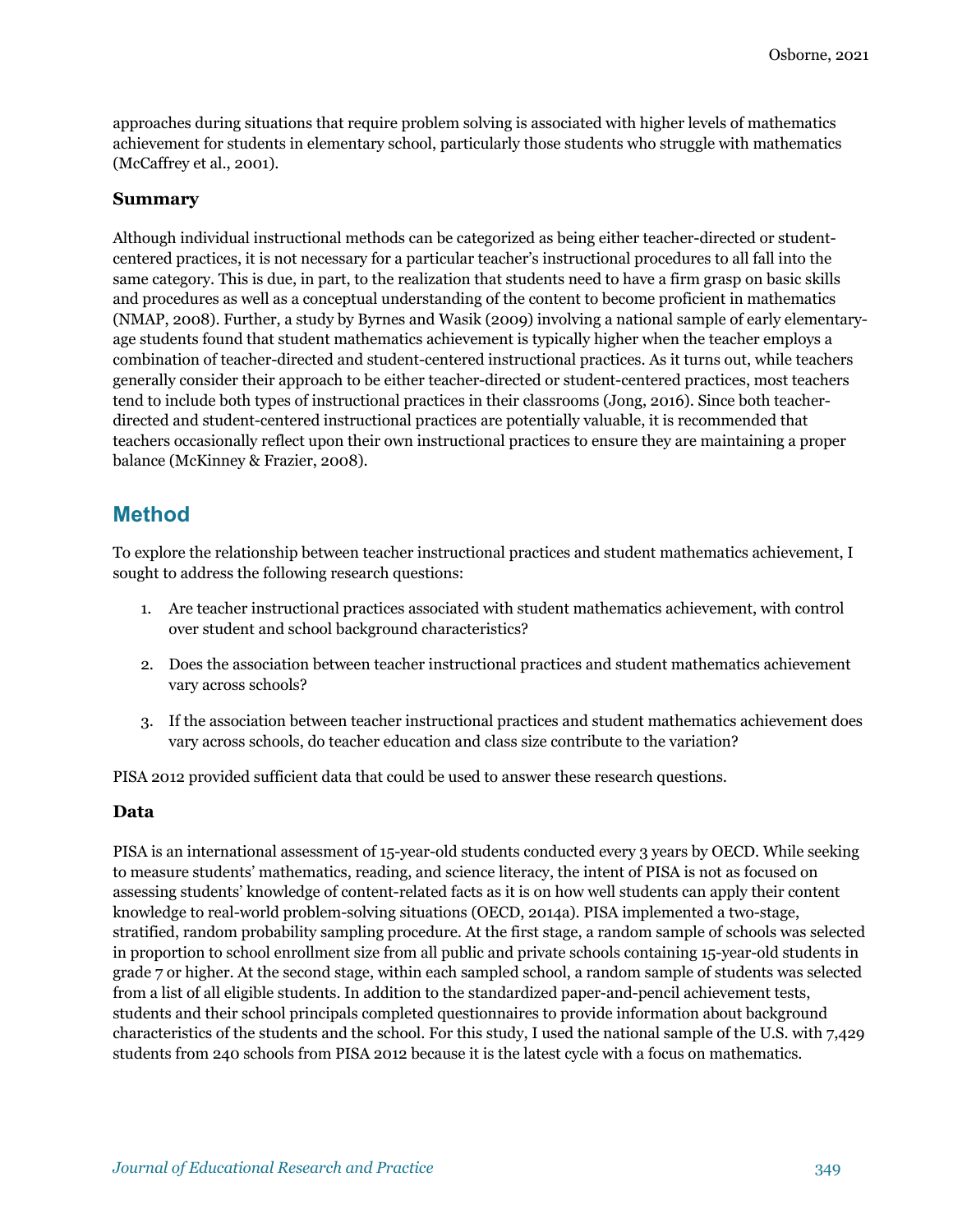### **Dependent Variable**

PISA 2012 contained 85 items in its assessment of mathematics measuring student mathematical literacy (OECD, 2013). These items measured four mathematical literacy areas: change and relationship; space and shape; uncertainty and data; and quantity. Change and relationship involve using equations, inequalities, functions, and graphs to model changes that occur over time, as well as how one object changing affects another object. Space and shape involve using geometry and measurement to understand the visual and physical world. Uncertainty and data involve using probability and statistics to produce models, interpret data, and make inferences in situations involving uncertainty, chance, and variation. Quantity involves applying knowledge of numbers and number operations, along with quantitative reasoning, to a broad range of real-world scenarios.

The dependent variable I used in this study to measure student mathematics achievement was the score on the overall mathematical literacy (a combination of the four literacy areas). It is worth noting that "there is theoretically no minimum or maximum score in PISA; rather, the results are scaled to fit approximately normal distributions, with means around 500 score points and standard deviations around 100 score points" (OECD, 2019, p. 43).

### **Independent Variables**

The independent variables came from the student and school questionnaires (Kastberg et al., 2014). The key independent variables (at the student level) were the aforementioned categories of teacher instructional practices: teacher-directed instruction and student-centered instruction.

#### **Teacher-Directed Instruction**

PISA 2012 used information obtained from several items included on the student questionnaire to measure the degree to which the classroom instruction involves teacher-directed practices (Table 1). Based on student responses to these items, PISA created a composite standardized variable of teacher-directed instruction, with one score for each student (Cronbach's  $\alpha$  = .76; OECD, 2014b).

#### **Student-Centered Instruction**

PISA 2012 used information obtained from several items included on the student questionnaire to measure the degree to which the classroom instruction involves student-centered practices (Table 1). Based on student responses to these items, PISA created a composite standardized variable of student-centered instruction, with one score for each student (Cronbach's  $\alpha$  = .68; OECD, 2014b).

#### **Teacher Education**

PISA 2012 used information obtained from the school questionnaire to determine, for each school, the proportion of mathematics teachers with a bachelor's or master's degree with a major in mathematics, statistics, physics, or engineering. The variable of teacher education was included at the school level.

#### **Class Size**

PISA 2012 used information obtained from the school questionnaire to determine, for each school, the average number of students in each class. The variable of class size was included at the school level.

#### **Student-Level Control Variables**

Students are viewed as bringing into their schools different individual and family characteristics, commonly referred to as student background characteristics. Individual differences in student mathematics achievement have been shown to be attributable to some of these characteristics, including sex and SES (Ma et al., 2008).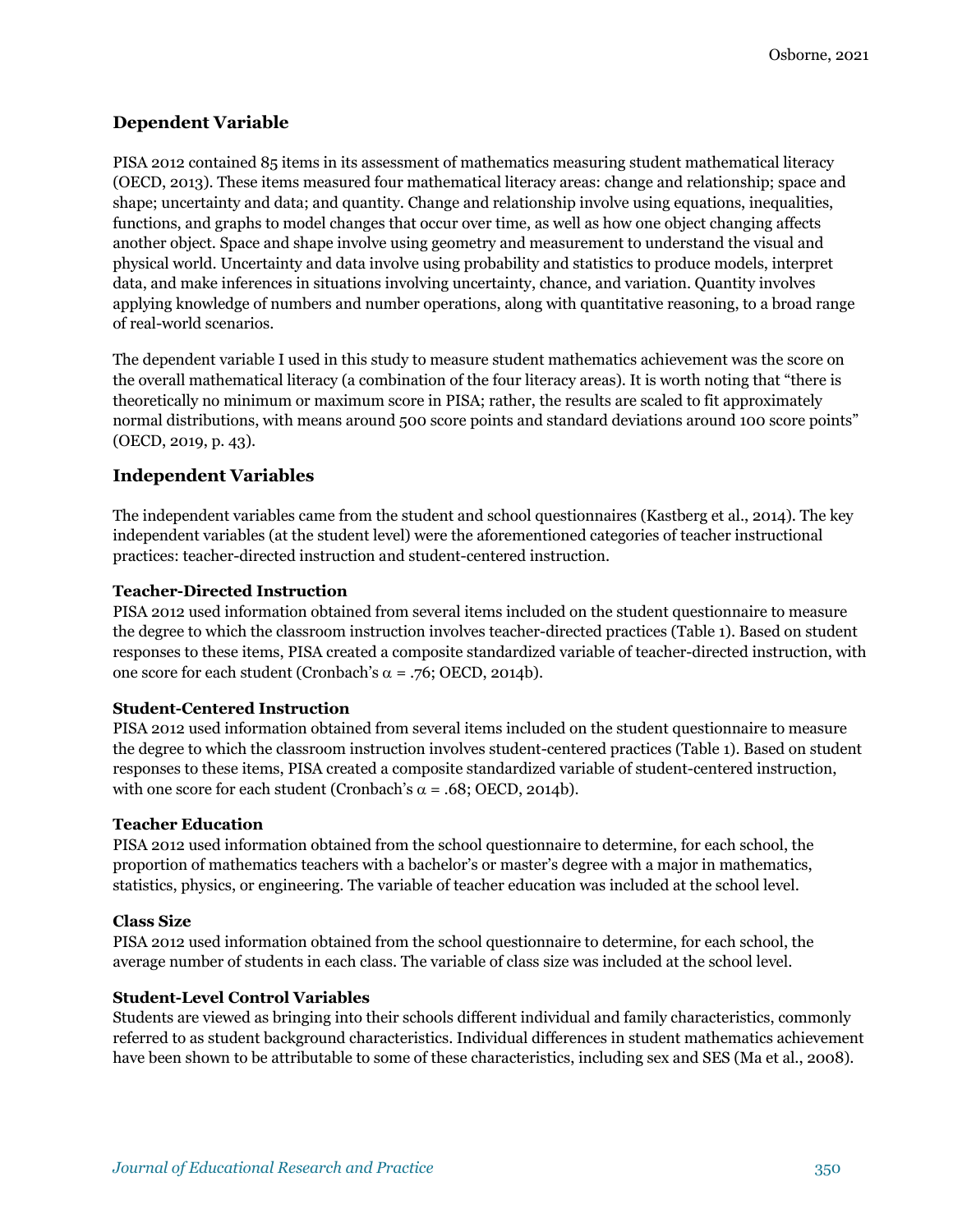Consequently, sex  $(1 = male, o = female)$  and SES (continuous index) were included in this study as control variables (at the student level).

#### **School-Level Control Variables**

Like student background characteristics, there are also school background characteristics that have the potential to affect students' academic performance. Individual differences in student mathematics achievement have been shown to be attributable to some of these characteristics, including school mean SES (determined by averaging the SES of all students in the school) and whether the school is public or private (Ma et al., 2008). Consequently, school mean SES (continuous index) and whether the school is public or private  $(1 = \text{public}, 0 = \text{private})$  were included as control variables (at the school level).

#### **Table 1.** *Description of Items for Construction of Composite Variables*

| <b>Variable</b>                                                                                                          | Possible Responses                              |
|--------------------------------------------------------------------------------------------------------------------------|-------------------------------------------------|
| <b>Teacher-Directed Instruction</b>                                                                                      |                                                 |
| How often do these things happen in your mathematics lessons?                                                            | $1 =$ never or hardly ever                      |
| The teacher sets clear goals for our learning.<br>$\bullet$                                                              | $2 =$ some lessons                              |
| The teacher asks me or my classmates to present our thinking or<br>٠<br>reasoning at length.                             | $3 = \text{most lessons}$<br>$4 =$ every lesson |
| The teacher asks questions to check whether we have understood what<br>was taught.                                       |                                                 |
| At the beginning of a lesson, the teacher presents a summary of the<br>previous lesson.                                  |                                                 |
| The teacher tells us what we have to learn.                                                                              |                                                 |
| <b>Student-Directed Instruction</b>                                                                                      |                                                 |
| How often do these things happen in your mathematics lessons?                                                            | $1 =$ never or hardly ever                      |
| The teacher gives different work to classmates who have difficulties<br>learning and/or to those who can advance faster. | $2 =$ some lessons<br>$3 = \text{most lessons}$ |
| The teacher assigns projects that require at least 1 week to complete.<br>٠                                              | $4 =$ every lesson                              |
| The teacher has us work in small groups to come up with solutions to a<br>$\bullet$<br>problem or task.                  |                                                 |
| The teacher asks us to help plan classroom activities or topics.                                                         |                                                 |

*Note*. For each bulleted item, students were instructed to choose one of the possible responses.

#### **Statistical Analyses**

A two-level hierarchical linear model (HLM) was used to account for the multilevel structure of the U.S. data with students nested within schools. The HLM analysis was performed in three stages. The first stage was the null model, which included no independent variables at either level. This model was used to estimate the grand mean student mathematics achievement and to show how its variance is partitioned between the student level and the school level.

At the second stage, the variables of teacher-directed instruction and student-centered instruction, along with all student-level and school-level control variables, were added to the model to examine the effects of teacherdirected instruction and student-centered instruction on student mathematics achievement (at the student level). Additionally, teacher-directed instruction and student-centered instruction were treated as random at the school level to examine whether their effects on student mathematics achievement vary across schools.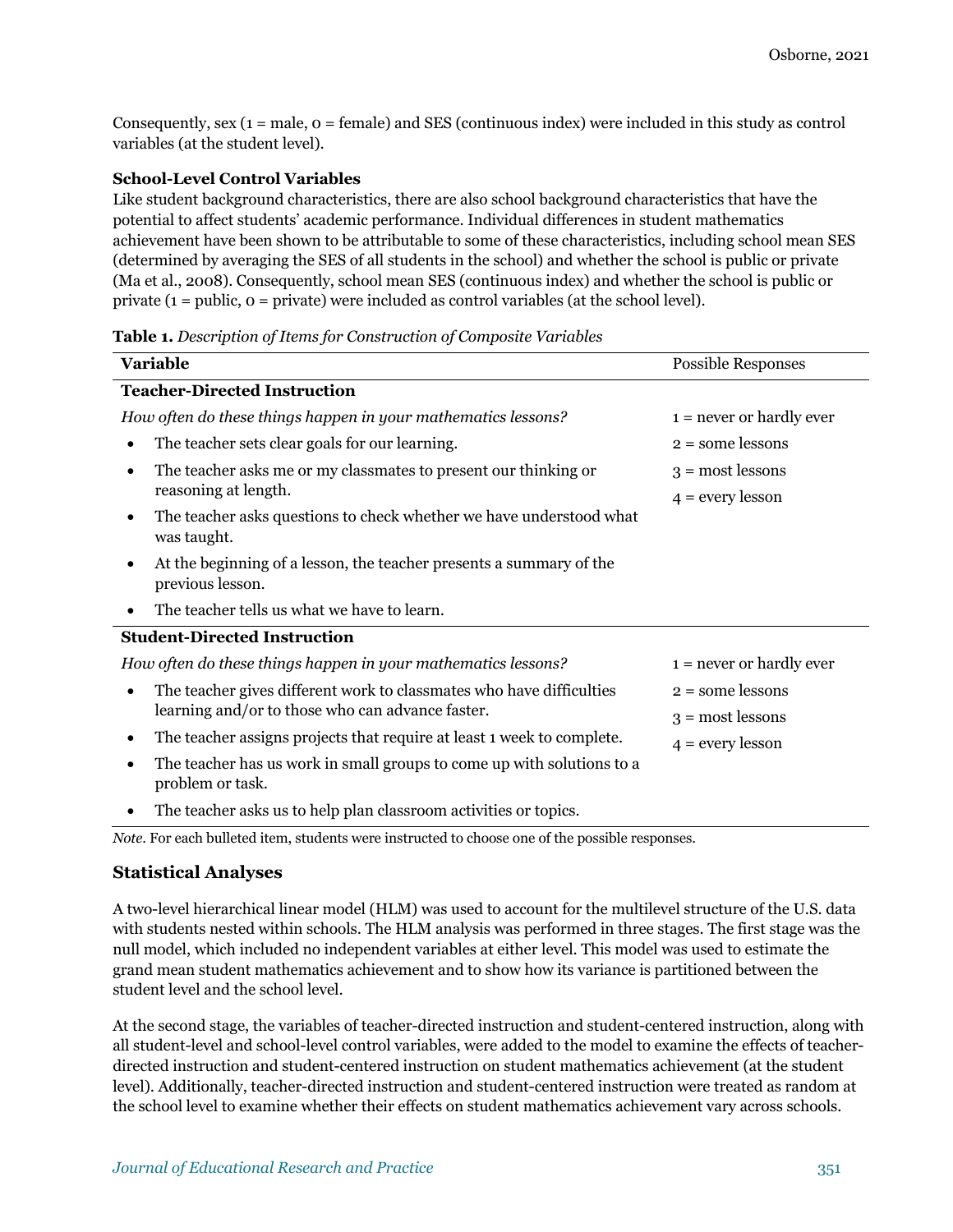The results obtained at this stage were used to address the first and second research questions.

Finally, at the third stage, teacher education and class size were added to the model (at the school level) to examine whether they contribute to the between-school variance in the effects of teacher-directed instruction and student-centered instruction on student mathematics achievement. The results obtained at this stage were used to address the third research question.

# **Results**

#### **Descriptive Statistics**

Descriptive statistics were calculated to examine the key features of all variables of interest.

#### **Student-Level Variables**

Teacher-directed instruction had a mean of 0.27 with a standard deviation (*SD*) of 1.07. The teacher-directed instruction index was standardized based on all participating countries, meaning the average U.S. student received slightly more teacher-directed instruction than the average OECD student (OECD, 2014b). Studentcentered instruction had a mean of 0.28 with an *SD* of 0.93. The student-centered instruction index was standardized based on all participating countries, meaning the average U.S. student received slightly more student-centered instruction than the average OECD student (OECD, 2014b). In terms of sex, 51% of U.S. students were male and 49% were female. The average SES for the U.S. students was 0.19, with an *SD* of 0.97. The SES index was standardized based on all participating countries, meaning the average U.S. student had a slightly higher SES than the average OECD student (OECD, 2014b).

#### **School-Level Variables**

On average, about two-thirds (66%) of the mathematics teachers in the U.S. schools had at least a bachelor's degree in mathematics or a related discipline. The average class size for the U.S. schools was 25.71 students per class with an *SD* of 5.70. The average school mean SES for the U.S. schools was 0.17 (*SD* = 0.56), slightly higher than the average school mean SES for all OECD countries (OECD, 2014b). Nearly all (90%) of the U.S. schools were public schools.

#### **Grand Mean and Partition of Variance for Student Mathematics Achievement**

Although student mathematics achievement was the dependent variable, descriptive statistics for this variable are omitted because PISA measures it using multiple plausible values.

Instead, the grand mean and variance for student mathematics achievement were estimated using a two-level HLM, specifically the null model. For student mathematics achievement, the estimated grand mean for the U.S. students was 480.58 (*p* < .001). The partition of variance for student mathematics achievement showed that approximately 76% of the variance is attributable to students, while approximately 24% is attributable to schools ( $\hat{\sigma}^2$  = 6114.95,  $\hat{\tau}$  = 1963.60). The variance at the school level was statistically significant (*p* < .001), indicating that U.S. schools are significantly different in terms of student mathematics achievement.

#### **Effects of Teacher Instructional Practices**

While controlling for sex and SES at the student level and school mean SES and whether the school is public or private at the school level, the teacher instructional practice of teacher-directed instruction was found to have a statistically significant effect on student mathematics achievement (*p* < .001). Specifically, a 1-point increase in teacher-directed instruction is associated with an increase of 9.27 points in student mathematics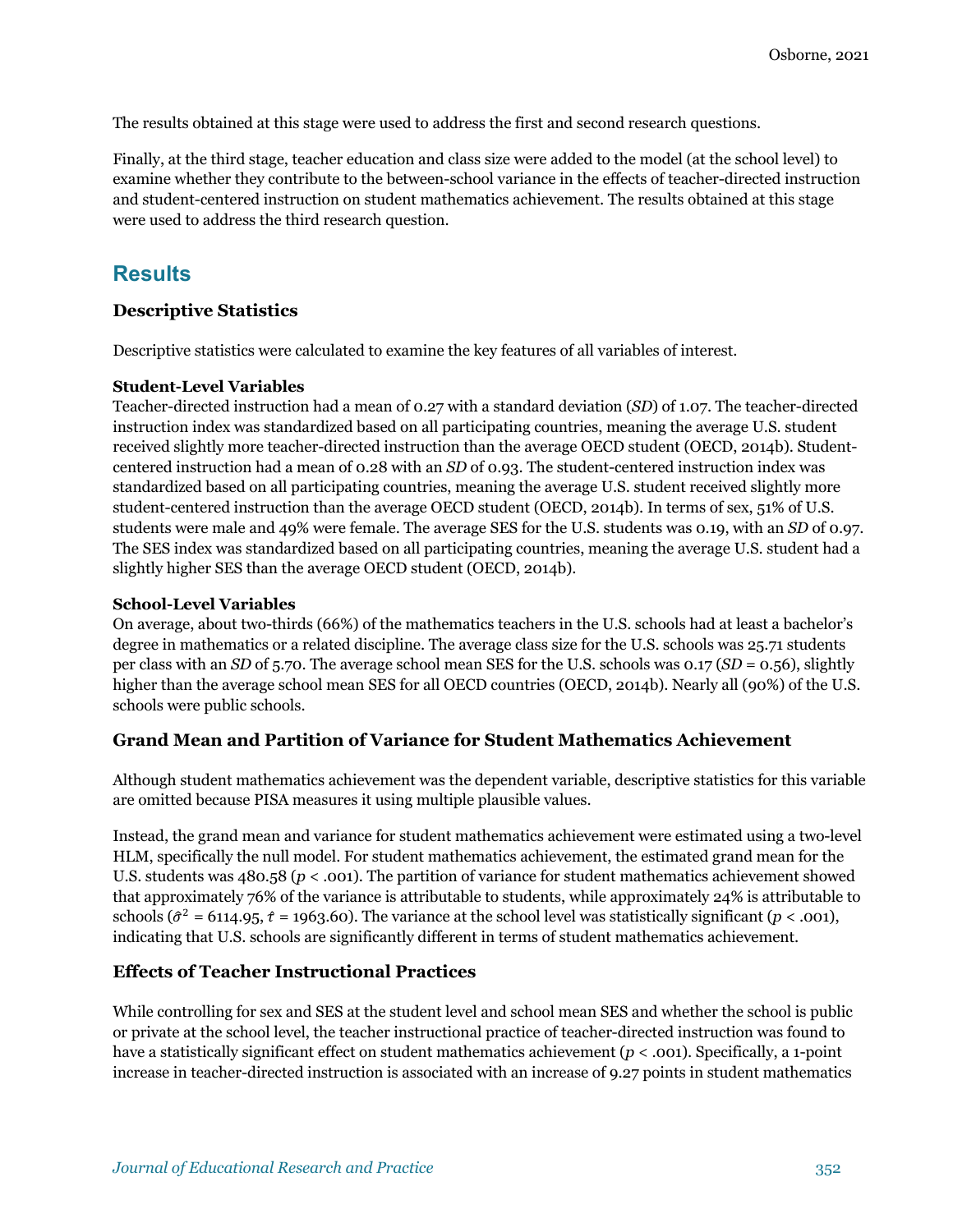achievement. That is, this study found a positive association between teacher-directed instruction and student mathematics achievement.

The teacher instructional practice of student-centered instruction also was found to have a statistically significant effect on student mathematics achievement  $(p < .001)$ . In this case, however, a 1-point increase in student-centered instruction is associated with a decrease of 25.43 points in student mathematics achievement. That is, this study found a negative association between student-centered instruction and student mathematics achievement.

Because the PISA mathematics achievement has a mean of 500 and an *SD* of 100 (OECD, 2014b), it is easy to convert these effects into effect size measures. Specifically, the (positive) effect size for teacher-directed instruction is 9.27% of an *SD*, while the (negative) effect size for student-centered instruction is 25.43% of an *SD*.

#### **Between-School Variance in Effects of Teacher Instructional Practices**

In addition to examining the effects of teacher instructional practices on student mathematics achievement, HLM was also used to examine whether these effects vary across schools. The between-school variance in the effect of teacher-directed instruction was found to be statistically significant  $(p < .001)$ . That is, the (positive) effect of teacher-directed instruction on a student's mathematics achievement is dependent upon which school the student attends.

The between-school variance in the effect of student-centered instruction also was found to be statistically significant  $(p < .001)$ . That is, the (negative) effect of student-centered instruction on a student's mathematics achievement is dependent upon which school the student attends.

### **Contribution of Teacher Education and Class Size to Effects of Teacher Instructional Practices**

Since the between-school variance in the effects of both types of teacher instructional practices on student mathematics achievement was found to be statistically significant, the variables of teacher education and class size were added to the model at the school level to examine whether they contribute to the school-level variance. Teacher education was not found to make a statistically significant contribution to the effects of either teacher-directed instruction (*p* = .987) or student-centered instruction (*p* = .955). Similarly, class size was not found to make a statistically significant contribution to the effects of either teacher-directed instruction  $(p = .649)$  or student-centered instruction  $(p = .120)$ .

#### **HLM Model Performance**

The proportion of variance explained was used to assess the HLM model performance. The final model accounted for approximately 47% of the total variance in student mathematics achievement at the student level and approximately 48% of the total variance in student mathematics achievement at the school level. Overall, the final model accounted for approximately 47% of the total variance in student mathematics achievement. According to the common standards in social sciences (Gaur & Gaur, 2006), these numbers indicate a sound performance of the final HLM model, providing confidence for the analytical claims that follow.

# **Discussion**

#### **Revisit the Research Literature**

The topic of teacher instructional practices, specifically when comparing and contrasting teacher-directed instructional practices with student-centered instructional practices, has been and continues to be one of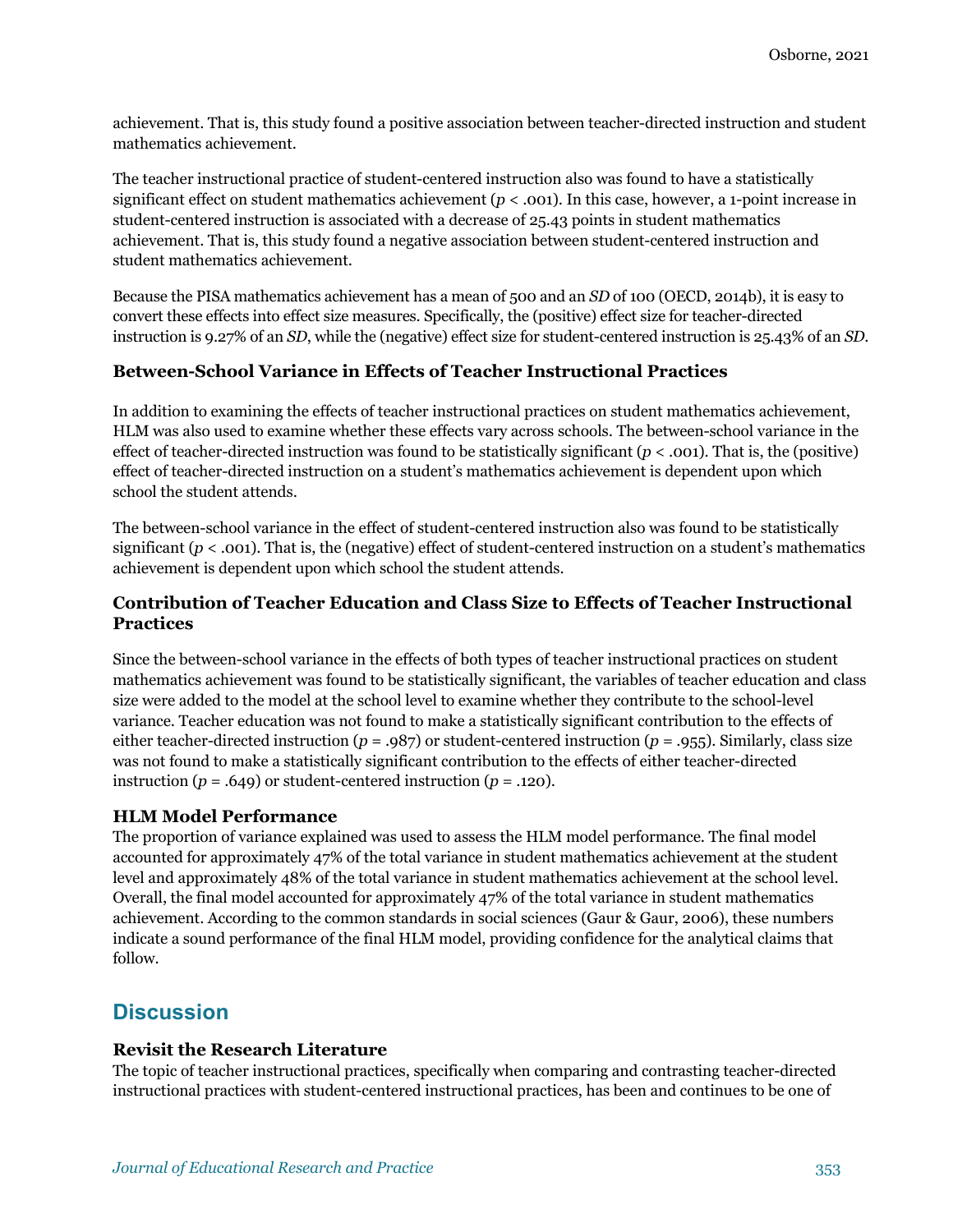major interest among educational researchers, K–12 teachers and administrators, and even parents of schoolage children (Jong, 2016; Remillard & Jackson, 2006). This engagement from so many groups is not surprising since teacher instructional practices play such a major role in influencing student mathematics achievement, while at the same time, no clear consensus has been reached as to which specific instructional practices are best (McKinney & Frazier, 2008).

Although some studies involving teacher instructional practices and student mathematics achievement have involved national random samples (e.g., Byrnes and Wasik, 2009), most have been more limited in their scope by involving nonrandom samples that were either small in size or selected from small geographical regions (or both). Thus, having employed a large, nationally representative random sample to assess the issues, this study allows for more generalizable results than many other studies. Further, unlike most previous studies, I made use of HLM to account for the fact that students are nested within schools. Without this multilevel statistical technique, the effects of student-level variables such as teacher instructional practices on student mathematics achievement can be confounded with the effects of school-level variables, such as school mean SES (Ma et al., 2008).

Considering these advantages of my study, three key contributions to the research literature can be made with confidence. First, I found that 15-year-old students in the United States in general, not just in a specific location, who were exposed to teacher-directed instructional practices demonstrate a positive association with their mathematics achievement, even after controlling for some student-level and school-level variables. With many recent studies focusing on the benefits of student-centered instructional practices (and rightly so), this finding that provides strong evidence that the benefits of teacher-directed instructional practices are critical, since past studies have shown that students need aspects of both types to become proficient in mathematics (NMAP, 2008).

Second, I found that 15-year-old students in the United States (again, in general) exposed to student-centered instructional practices demonstrate a negative association with their mathematics achievement, even after controlling for some student-level and school-level variables. This finding is, admittedly, surprising and stands in contrast to much of the recent research (e.g., Yu & Singh, 2018; Lerkkanen et al., 2016). To further complicate the matter, the negative effect size for student-centered instruction (25.43% of an *SD*) in my present study was nearly three times as large as the positive effect size for teacher-directed instruction (9.27% of an *SD*). This finding, however, provides opportunity and motivation for future research.

Third, I found that the effects of teacher instructional practices on the mathematics achievement of 15-yearold students in the United States varies statistically significantly from school to school. In other words, the relationship between teacher instructional practices and student mathematics achievement is dependent upon which schools students attend. This finding, which was made possible by the multilevel modeling technique used in the study, provides further evidence that school-level variables make a difference, i.e., it matters which school a student attends (Ma et al., 2008).

#### **Educational Implications**

The finding that teacher instructional practices are associated with student mathematics achievement calls for efforts to reinforce to teachers that how they deliver the mathematics content in their classrooms does play a role in their students' success. Further, the finding that teacher-directed instructional practices are positively associated with student mathematics achievement brings to the forefront the danger of swinging the pendulum too far in either direction in terms of being a teacher-directed or student-centered classroom. As noted by McKinney and Frazier (2008), striking the right balance is key, and, thus, school administrators should caution their teachers not to emphasize student-centered instructional practices so much that they neglect to provide to their students the crucial benefits of teacher-directed practices (NMAP, 2008). With this in mind, the issue of teacher instructional practices, particularly in the mathematics classroom, should be an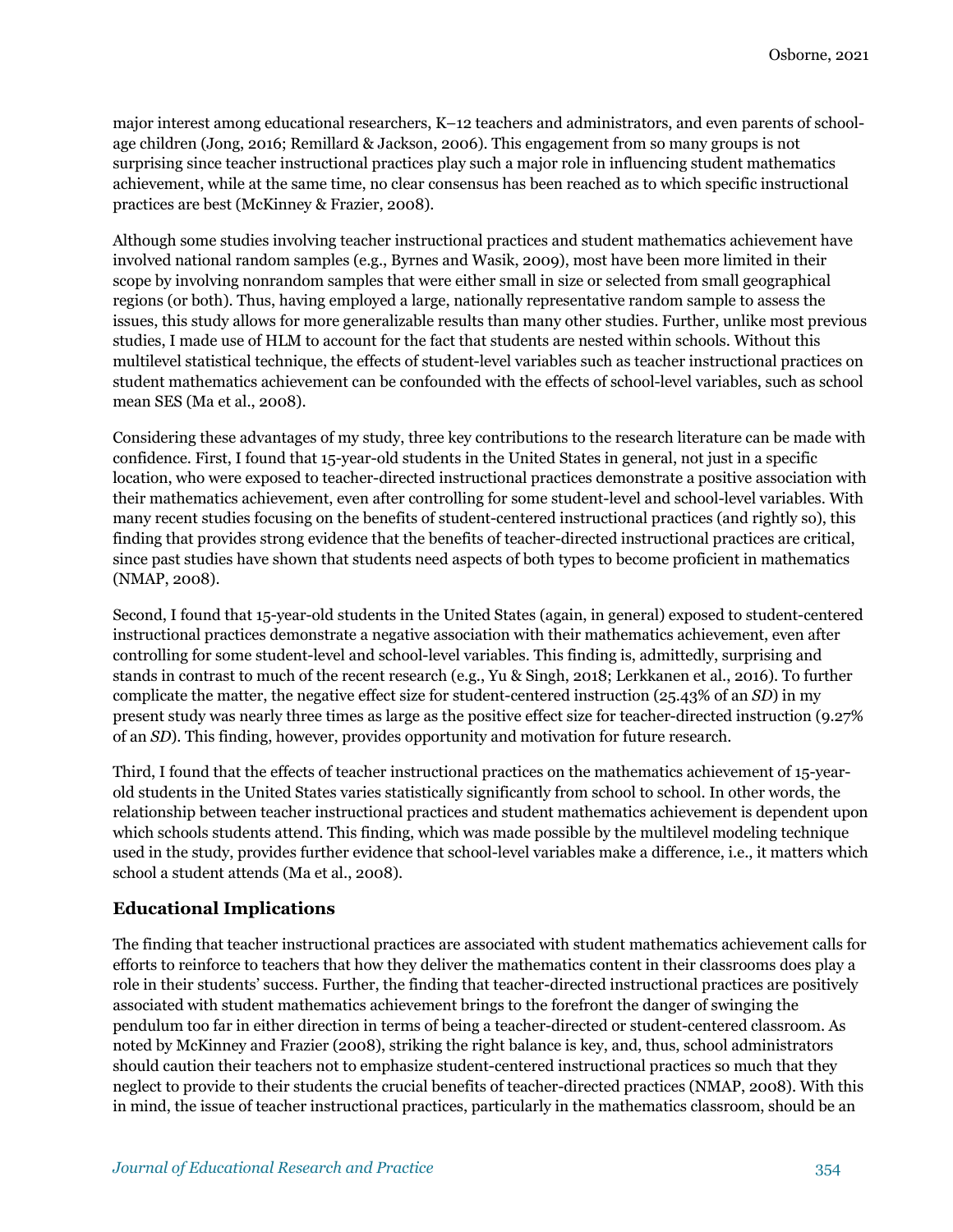integral component of teacher professional development. Such professional development opportunities should compare and contrast teacher-directed and student-centered instructional practices, while emphasizing to teachers the important role that both types play in their students' success in the mathematics classroom.

The finding that the relationship between teacher instructional practices and student mathematics achievement varies across schools is concerning due to the nature of school-level variables, particularly those related to the school context (e.g., location, available resources, socioeconomic and racial-ethnic compositions of the student body, and education and experience levels of the teacher body) or climate (e.g., administrative policies, instructional organization, and attitudes and expectations of students, parents, and teachers) (Ma et al., 2008). Although changing a school's context or climate presents a challenge, efforts must be made to do so in order that schools will be more equitable for all students.

### **Limitations and Future Research**

One issue that arises in comparing the results from various studies involving teacher instructional practices is the discrepancy in the ways in which the instructional practices are measured or reported. In some cases, the classroom teacher (McKinney & Frazier, 2008) or students (this study; Ryan & Shim, 2012) complete a questionnaire designed to gauge the teacher's instructional practices, while in other cases, the teacher's instructional practices are measured based on in-person classroom observations conducted by the researchers (Crosnoe et al., 2010). In still other cases, teacher instructional practices are categorized based on which mathematics curriculum the school has adopted; however, there is evidence that, even when two teachers are using the same curriculum, their individual instructional practices may vary significantly, possibly due to differences in how the curriculum is used or differences in the teachers' knowledge and beliefs about mathematics (Jong et al., 2010). Future research could involve measuring teacher instructional practices in multiple ways in the same study to examine if the results are similar across the various measures. In addition, although the internal consistency values of PISA's composite variables used for measuring teacher-directed instructional practices (Cronbach's  $\alpha$  = .76; OECD, 2014b) and student-centered instructional practices (Cronbach's  $\alpha$  = .68; OECD, 2014b) in this study were acceptable, there is still room for improvement.

Another issue of concern in this study is the way in which student and school characteristics were controlled. With secondary data analysis, my study was limited to the data collected by PISA. Ideally, the study would have included more control variables at both the student and school levels in hopes of improving the performance of the models. For example, PISA does not provide (or even collect) data on students' race or ethnicity. As a result, it was not possible to control for the racial-ethnic composition of the student body. Such an omission is not desirable, especially given the research on the importance of racial-ethnic differences in student mathematics achievement (McGraw et al., 2006; Parks & Schmeichel, 2012). Further research that seeks to improve control over student and school characteristics has the potential to better explain the relationship between teacher instructional practices and student mathematics achievement.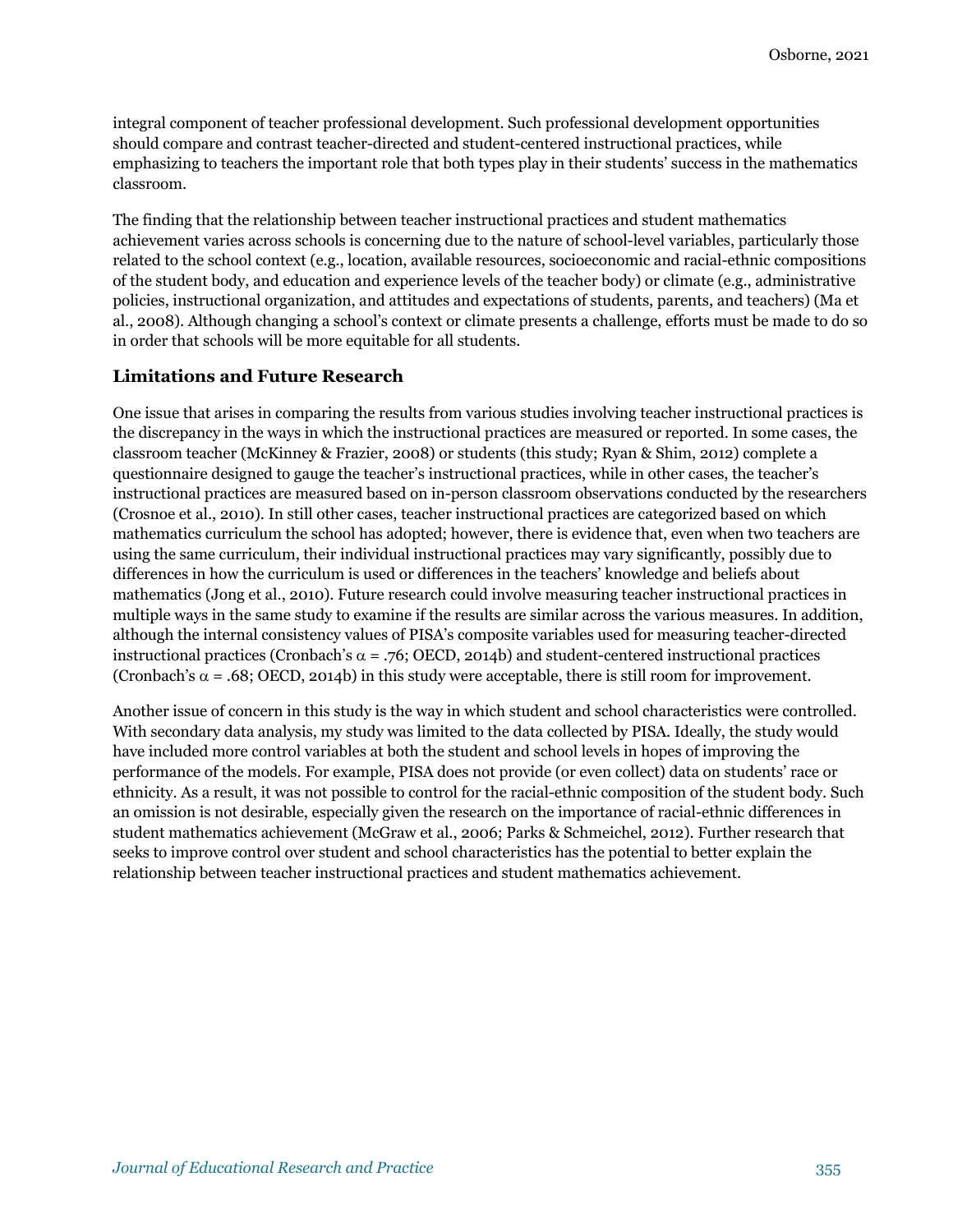## **References**

- Byrnes, J. P., & Wasik, B. A. (2009). Factors predictive of mathematics achievement in kindergarten, first and third grades: An opportunity-propensity analysis. *Contemporary Educational Psychology*, *34*(2), 167–183. https://doi.org/10.1016/j.cedpsych.2009.01.002
- Crosnoe, R., Morrison, F., Burchinal, M., Pianta, R., Keating, D., Friedman, S. L., & Clarke-Stewart, K. A. (2010). Instruction, teacher-student relations, and math achievement trajectories in elementary school. *Journal of Educational Psychology, 102*(2), 407–417. https://doi.org/10.1037/a0017762
- Dossey, J. A., McCrone, S. S., & Halvorsen, K. T. (2016). *Mathematics education in the United States 2016: A capsule summary fact book.* National Council of Teachers of Mathematics.
- Gaur, A. S., & Gaur, S. S. (2006). *Statistical methods for practice and research: A guide to data analysis using SPSS.* SAGE.
- Georges, A. (2009). Relation of instruction and poverty to mathematics achievement gains during kindergarten. *Teachers College Record*, *111*(9), 2148–2178.
- Herbel-Eisenmann, B. A., Lubienski, S. T., & Id-Deen, L. (2006). Reconsidering the study of mathematics instructional practices: The importance of curricular context in understanding local and global teacher change. *Journal of Mathematics Teacher Education, 9*(4), 313–345. https://doi.org/10.1007/s10857-006-9012-x
- Hollingsworth, S., Gallego, M. A., Clandinin, D. J., Morrell, P., Portes, P., Rueda, R., & Welch, O. (2007). Editorial team's introduction: Special issue on no child left behind. *American Educational Research Journal*, *44*(3), 454–459. https://doi.org/10.3102/0002831207306757
- Jong, C. (2016). Linking reform-oriented experiences to teacher identity: The case of an elementary mathematics teacher. *Journal of Educational Research*, *109*(3), 296–310. https://doi.org/10.1080/00220671.2014.947398
- Jong, C., Pedulla, J. J., Reagan, E. M., Salomon-Fernandez, Y., & Cochran-Smith, M. (2010). Exploring the link between reformed teaching practices and pupil learning in elementary school mathematics. *School Science and Mathematics*, *110*(6), 309–326. https://doi.org/10.1111/j.1949- 8594.2010.00039.x
- Kaplan, A., Middleton, M., Urdan, T., & Midgley, C. (2002). Achievement goals and goal structures. In C. Midgley (Ed.), *Goals, goal structures, and patterns of adaptive learning* (pp. 21–53). Erlbaum.
- Kastberg, D., Roey, S., Lemanski, N., Chan, J. Y., & Murray, G. (2014). *Technical report and user guide for the Program for International Student Assessment (PISA). 2012 Data Files and Database with U.S.- Specific Variables.* U.S. Department of Education. National Center for Education Statistics.
- Lerkkanen, M.-K., Kiuru, N., Pakarinen, E., Poikkeus, A., Rasku-Puttonen, H., Siekkinen, M., & Nurmi, J-E. (2016). Child-centered versus teacher-directed teaching practices: Associations with the development of academic skills in the first grade at school. *Early Childhood Research Quarterly*, *36,* 145–156. https://doi.org/10.1016/j.ecresq.2015.12.023
- Ma, X., Ma, L., & Bradley, K. D. (2008). Using multilevel modeling to investigate school effects. In A. A. O'Connell & D. B. McCoach (Eds.), *Multilevel modeling of educational data* (pp. 59–110). Information Age Publishing.
- McCaffrey, D. F., Hamilton, L. S., Stecher, B. M., Klein, S. P., Bugliari, D., & Robyn, A. (2001). Interactions among instructional practices, curriculum, and student achievement: The case of standards-based high school mathematics. *Journal for Research in Mathematics Education, 32*(5), 493–517.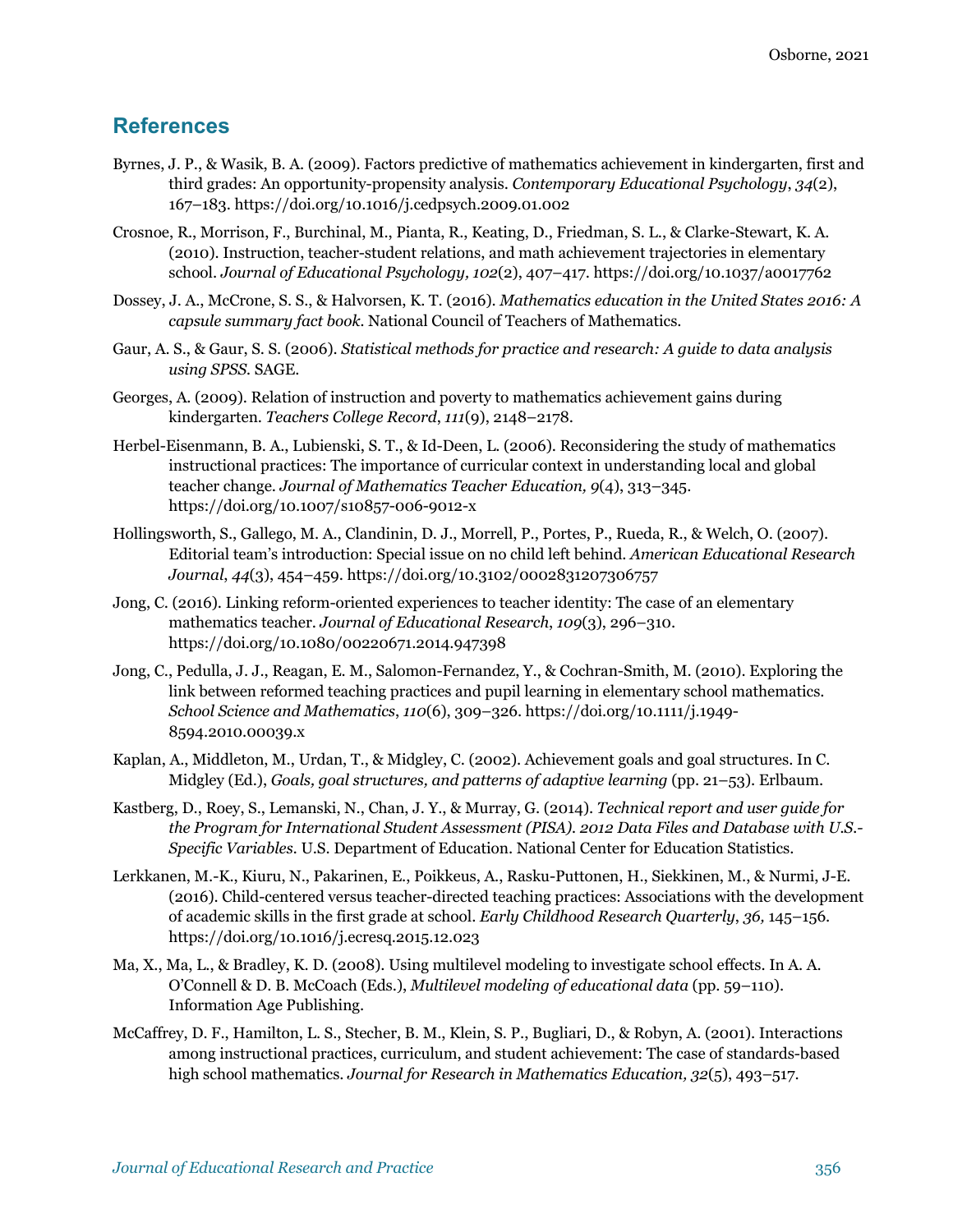- McGraw, R., Lubienski, S. T., & Strutchens, M. E. (2006). A closer look at gender in NAEP mathematics achievement and affect data: Intersections with achievement, race/ethnicity, and socioeconomic status. *Journal for Research in Mathematics Education, 37*(2), 129–150.
- McKinney, S., & Frazier, W. (2008). Embracing the principles and standards for school mathematics: An inquiry into the pedagogical and instructional practices of mathematics teachers in high-poverty middle schools. *The Clearing House: A Journal of Educational Strategies, Issues, and Ideas, 81*(5), 201–210. https://doi.org/10.3200/TCHS.81.5.201-210
- Morgan, P. L., Farkas, G., & Maczuga, S. (2015). Which instructional practices most help first-grade students with and without mathematics difficulties? *Educational Evaluation and Policy Analysis, 37*(2), 184– 205. https://doi.org/10.3102/0162373714536608
- National Council of Teachers of Mathematics (NCTM). (2000). *Principles and standards for school mathematics*. NCTM.
- National Governors Association Center for Best Practices and Council of Chief State School Officers. (2010). *Common core state standards for mathematics*. http://www.corestandards.org/Math/
- National Mathematics Advisory Panel (NMAP). (2008). *Foundations for success: The final report of the National Mathematics Advisory Panel*. U.S. Department of Education.
- Organisation for Economic Co-operation and Development (OECD). (2013). *PISA 2012 assessment and analytical framework: Mathematics, reading, science, problem solving and financial literacy*. OECD Publishing.
- Organisation for Economic Co-operation and Development (OECD). (2014a). *PISA 2012 results: What students know and can do: Student performance in mathematics, reading and science*. (Vol. 1, rev. ed.). OECD Publishing. https://doi.org/10.1787/9789264208780-en
- Organisation for Economic Co-operation and Development (OECD). (2014b). *PISA 2012 technical report*. OECD Publishing.
- Organisation for Economic Co-operation and Development (OECD). (2019). *PISA 2018 results (Vol. I): What students know and can do*. OECD Publishing.
- Park, D., Gunderson, E. A., Tsukayama, E., Levine, S. C., & Beilock, S. L. (2016). Young children's motivational frameworks and math achievement: Relation to teacher-reported instructional practices, but not teacher theory of intelligence. *Journal of Educational Psychology, 108*(3), 300–313. https://doi.org/10.1037/edu0000064
- Parks, A. N., & Schmeichel, M. (2012). Obstacles to addressing race and ethnicity in the mathematics education literature. *Journal for Research in Mathematics Education*, *43*(3), 238–252. https://doi.org/10.5951/jresematheduc.43.3.0238
- Remillard, J. T., Jackson, K. (2006). Old math, new math: Parents' experiences with standards-based reform. *Mathematical Thinking & Learning: An International Journal, 8*(3), 231–259. https://soi.org/10.1207/s15327833mtl0803\_3
- Ryan, A. M., & Shim, S. S. (2012). Changes in help seeking from peers during early adolescence: Associations with changes in achievement and perceptions of teachers. *Journal of Educational Psychology, 104*(4), 1122–1134. https://doi.org/10.1037/a0027696
- Salihu, L., & Räsänen, P. (2018). Mathematics skills of Kosovar primary school children: A special view on children with mathematical learning difficulties. *International Electronic Journal of Elementary Education, 10*(4), 421–430.
- Schenke, K., Lam, A. C., Conley, A. M., & Karabenick, S. A. (2015). Adolescents' help seeking in mathematics classrooms: Relations between achievement and perceived classroom environmental influences over